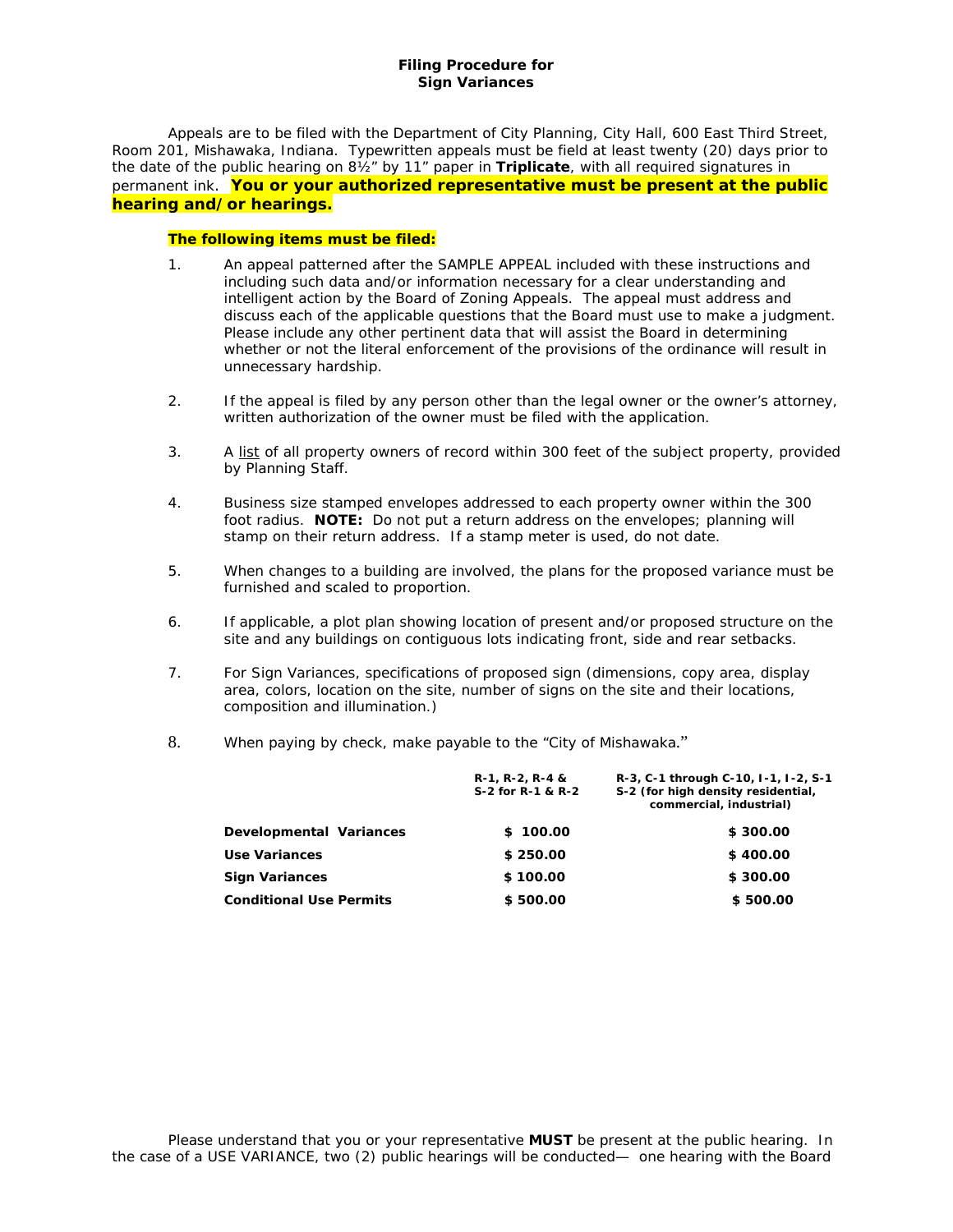of Zoning Appeals and one hearing with the City Council, normally the following week after the Board hearing. *It is the responsibility of the Appellant to establish the date and time of the public hearing with the Common Council. PERSONAL NOTIFICATION IS NOT GIVEN FOR THE COMMON* 

*COUNCIL PUBLIC HEARING*. The staff for the Board does send notification for the Board of Zoning Appeals meeting, along with a staff report to the Appellant. You are welcome to call the Department of City Planning if you have any questions. Secretary to the Board is:

#### Kari Myers

*(574) 258-1625 Fax (574)968-6999*

Following are the questions that *MUST* be addressed and discussed within the body of your appeal.

# **SIGN VARIANCE**

- 1. Will approval be injurious to the public health, safety, morals or general welfare of the community? *Explain your reason why it would not*
- 2. Will the use and value of the area adjacent to the property included in the variance be affected in a substantially adverse manner?*Explain your reason why it would not*
- 3. Will strict application of the terms of the On-Premise Sign Standards Ordinance result in practical difficulties in the use of the property? *Explain your reason why it would and what your hardship is*